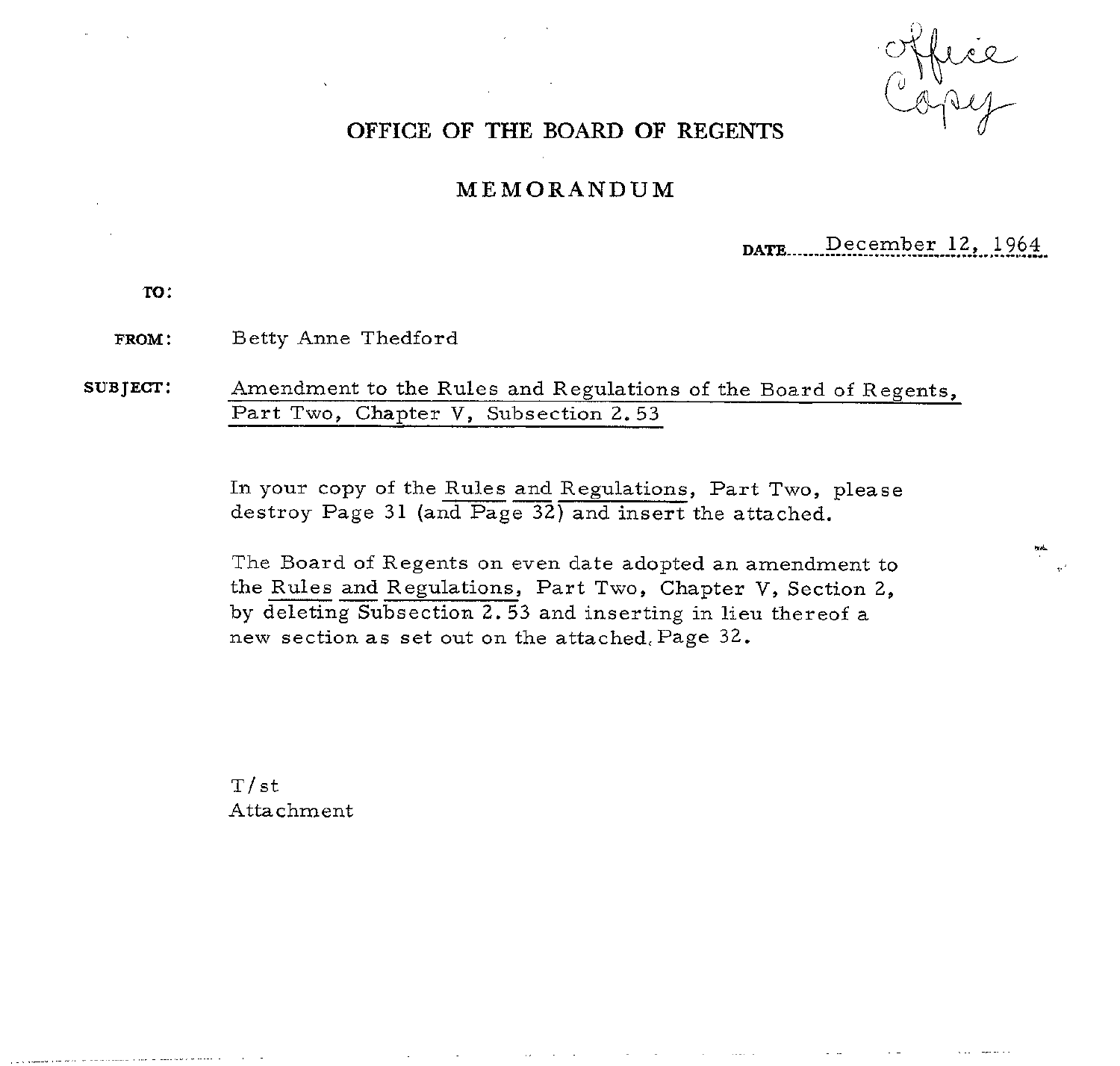of the National Guard or Official Militia of Texas, or Members of any of the Reserve Components of the Armed Forces, are engaged in field or coast defense training, parade or encampment as ordered or authorized by proper authority. During such periods, the employee is absent without loss of efficiency rating or vacation time, or salary, and is restored to the position and status he previously held when relieved from military duty.

- 2.32 The institutional heads may prescribe forms and procedures for such requests.
- 2. 4 Overtime.
	- 2. 41 Classified PersonneL.
		- 2.411 The schedule of activities shall be so organized that employees are not required to work in excess of established work periods except when operating necessities demand it. Equivalent compensatory time off for required overtime of at least one hour or more above established work periods is given employees whose salaries are below the minimum for a full-time instructor at all institutions except the M. D. Anderson Hospital and Tumor Institute wheredefinite salary limits are set.
		- 2.412 Overtime equivalent not to exceed a regular wovk week may be accumulated and compensatory time taken at a mutually convenient time. Under exceptional circumstances payment may be made to eligible employees on a straight time basis from the budget of the employing department, upon approval of the appropriate administrative officials.
		- 2. 413 Full-time employees on a twelve months' salary basis shall not be permitted extra employment on government and other sponsored projects, except in rare instances when the  $\ldots$ . interest of the institution is paramount. In the event that such employment is approved, it is limited to a maximum of 10 additional hours per week.
	- 2. 42 Faculty.
		- 2. 421 Full-time regular faculty members of the rank of Instructor or above (excluding Special Instructors and Lecturers) are permitted to work a maximum of 10 hours per week additional time in government and other sponsored projects upon recommendation of the chairman and dean of their respective departments, schools, or colleges, and with the approval of the project director and the head of the component institution and to receive extra compensation for such work at a pro rata of their regular full-time teaching salary rate; provided, however, that such additional work does not interfere with the regular full-time duties of the individual.
		- 2.422 Part-time regular faculty members of the rank of Instructor or above (excluding Special Instructors and Lecturers) who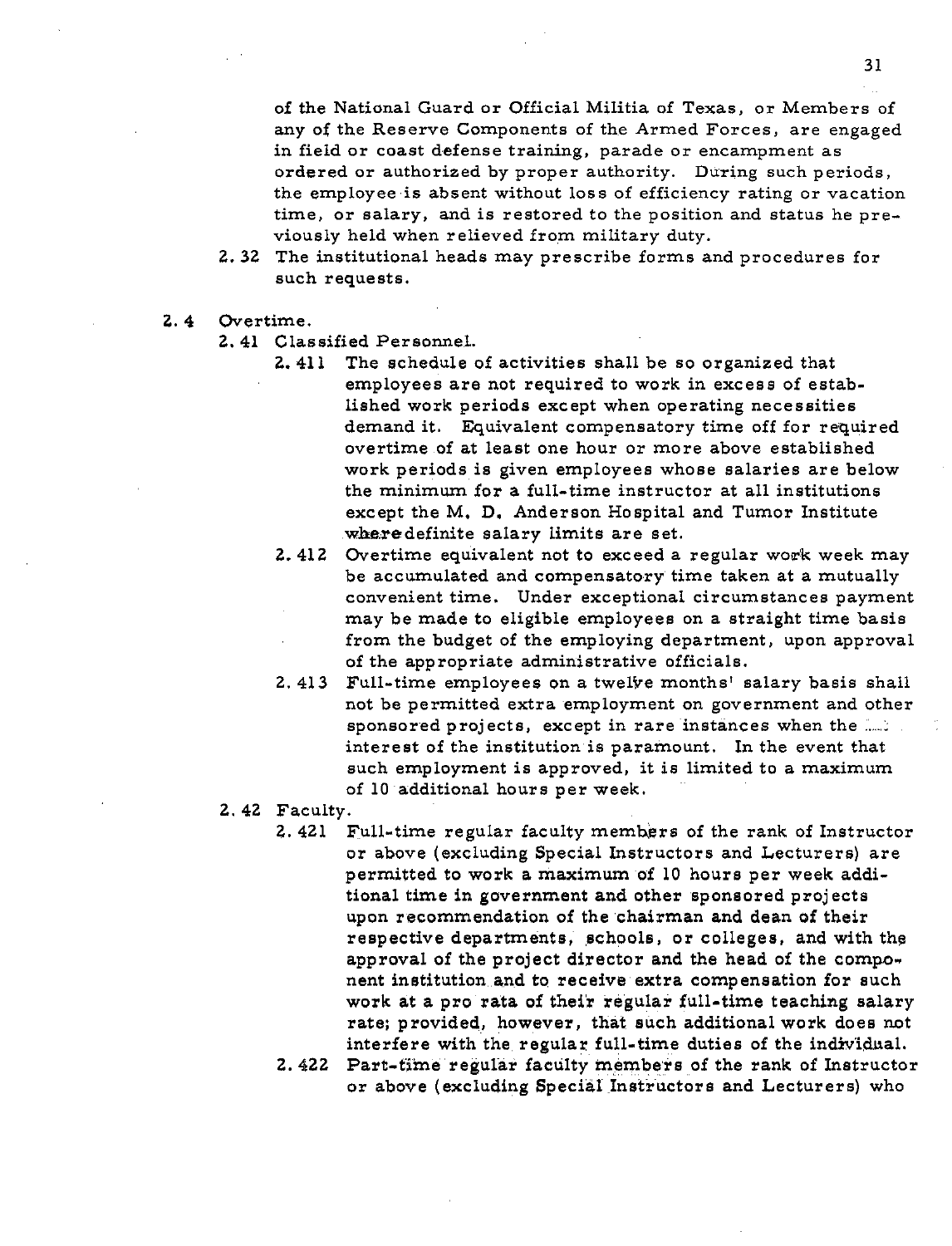teach at least one-half time may be similarly approved for additional work in government and other sponsored projects subject to a maximum combined work load of 50 hours per week, compensation in the sponsored project to be at a pro rata of the regular full-time teaching salary rate.

- 2.423 In unusual circumstances and only when the best interests of the institution so dictate, the provision of Sec. 2. **422**  requiring half-time teaching as a condition to additional work on sponsored projects may be waived for regular faculty members of the rank of Assistant Professor or above by advance approval of the institutional head, the Chancellor and the Board of Regents.
- **2.** 424 Employees holding a part-time position of Special Instructor or Lecturer combined with a classified position shall be paid at the respective rate applicable to each position. The provisions of Section 2.422 relating to additional work in government or other sponsored projects do not apply.
- **2.** 425 Administrative personnel and Academic Deans shall not be permitted extra employment on government or other sponsored projects.

(Subsection **2. 4-** -Amended July 1961)

- 2. 5 Student Employment.
	- 2. 51 The employment of students as Teaching Assistants and Assistants at the Main University is effected through the appropriate departmental chairman and dean in accordance with the Quantity of Work rule with notification to the President.
	- 2.52 The employment of students as classified personnel is handled through that office; notices of work available are listed with the Student Employment Bureau.
	- **2.** 53 The Quantity of Work rule provides that the student's combined employment and semester-hour load may not exceed forty hours per week. A student-employee may register for a thesis or dissertation course in addition to the course load authorized herein provided that his thesis or dissertation course does not require any absence from his place of employment.
	- 2. **54** Exceptions to this rule are rarely made and then shall be made only upon specific recommendation of the student's academic dean.
- 2. 6 Patent Policy. --Where no specific contract to the contrary has been approved by the Board of Regents, the following policy applies to patents obtained by University employees:
	- 2,61 The title to the patent for a discovery or invention by a University employee shall belong to the employee subject to the following provisions:
		- 2. 611 When total net royalties, or other compensations, are less than \$1,000, no payment to the University is required.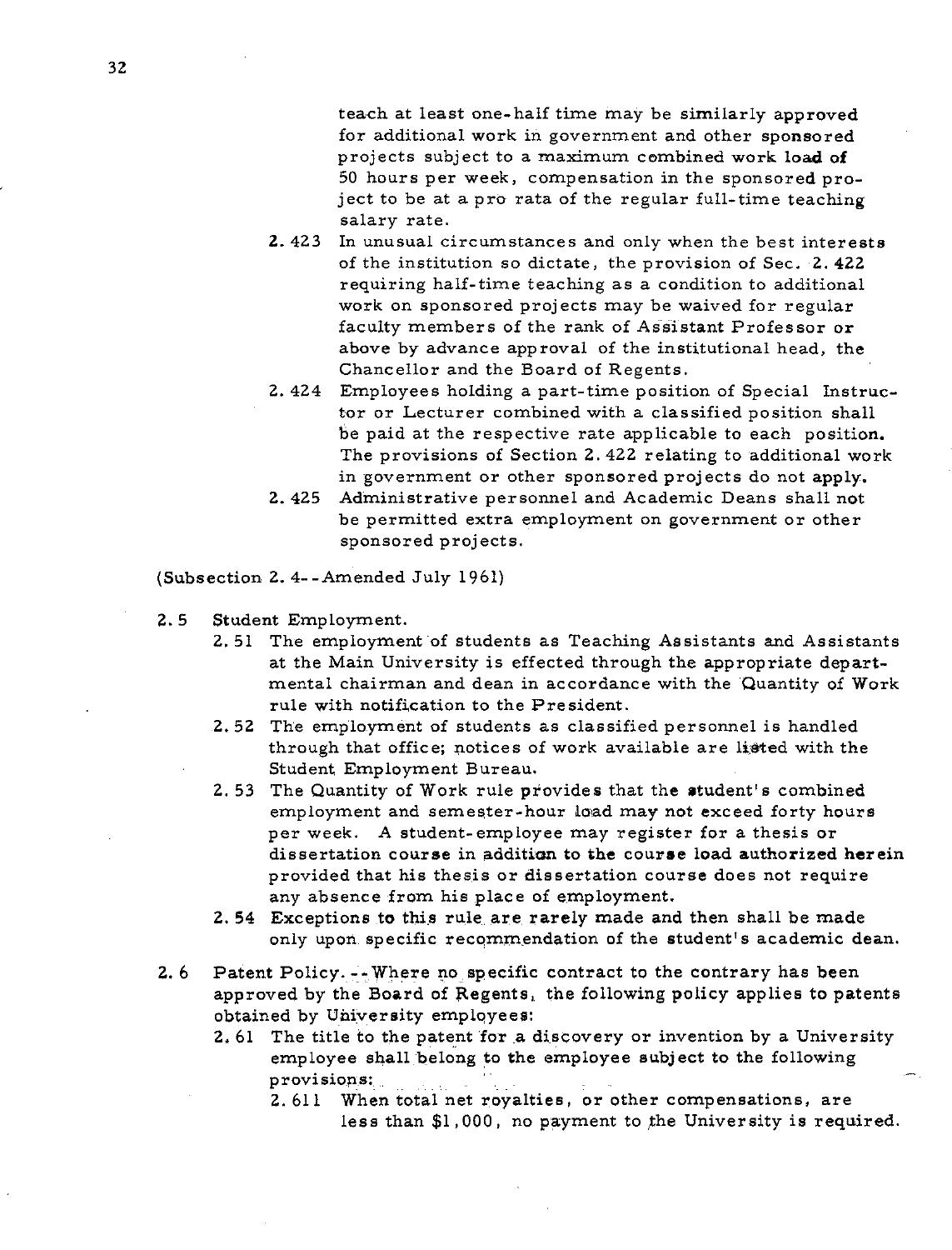## OFFICE OF THE BOARD OF REGENTS

# MEMORANDUM

**DATE** March 26, 1965

<sup>m</sup>:

**FROM:** Betty Anne Thedford

susject:

Amendment to Rules and Regulations of the Board of Regents, Part Two: (1) Chapter V, Subsections 1.22 and 2.42 (2) Chapter X, Section 8

At the Regents' Meeting on March 13, 1965, the Rules and Regulations, Part Two, were amended by:

- (I) Deleting Subsection 2.42 in Chapter **V**
- (2) Adding a new Subsection following Subsection 1.222 in Chapter V
- **(3)** Adding Section 8 to Chapter X.

In order to bring up-to-date your copy of the Rules and Regulations, please<br>(1) Substitute Pages 29-32 for Pages 29-32a

- Substitute Pages 29-32 for Pages 29-32a
- (2) Substitute Pages 59-60a for Page 59.

T:cf Attachment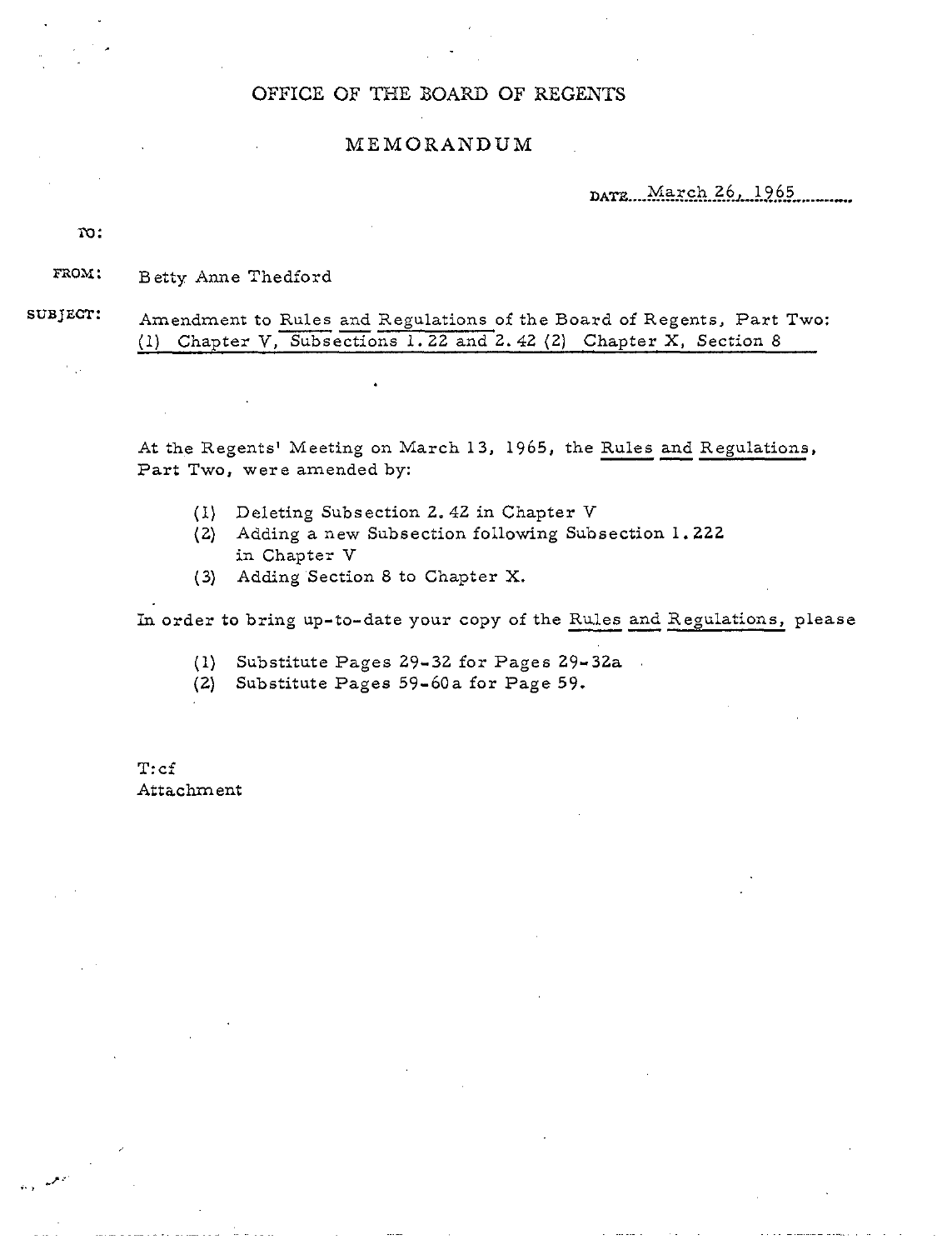- 1. 214 Job Code. --A uniform job code entitled the Personnel Classification Code shall be used to designate job classes. This code may be used on IBM cards to compile statistical information on classified employees.
- 1.22 The Pay Plan.
	- 1.221 A uniform system of salary steps providing for an increase of 5 per cent, to the nearest dollar, above each preceding step shall be used for all pay plans. A1 salaries shall be on salary steps, or a fractional part thereof.
	- 1. 222 A uniform system for setting forth the salary ranges for each job classification shall be used in the pay plans for each institution.
	- 1. 223 A classified employee nominated for part-time teaching at rank of Assistant Instructor shall be paid at the rate applicable to each position. (Adopted March 13, 1965.)
	- 1.224 Salary ranges for each job classification shall be dependent upon the competitive labor market situation for each mstitution, as determined by pay surveys.
- 1. 23 The policies and rules.
	- 1.231 Each institution shall operate its Classified Personnel Program under a policy statement covering the appointment, compensation, and working conditions of classified employees.
	- 1.232 Uniform policies shall be followed in providing vacation, sick leave, etc, , within the limitations imposed by local operating conditions.
- 1.24 Approval of additions to and changes in the Classified Personnel Program.
	- 1. 241 Formal approval of the Classification Plan, Pay Plan, and Policies and Rules developed by each institution was obtained from the Board of Regents at the time each program was formally adopted.
	- 1. 242 Changes in the Classification Plan, Pay Plan, and Policies and Rules at each institution must be made upon the recommendation of the institutional personnel office, the chief executive officer of the institution, and have the approval of the Chancellor and the Board of Regents. Such changes must have the approval of the Chancellor prior to inclusion in the Regents' Docket for the institution concerned.
- 1.25 Institutional Personnel Officer.
	- 1.251 The chief executive officer of each component institution shall designate one qualified official who shall be responsible under the chief executive officer of that institution for the development and operation of the Classified Personnel Program.
	- 1.252 Functional direction and help on technical personnel matters shall be provided each classified personnel officer by the Office of the Chancellor of The University of Texas.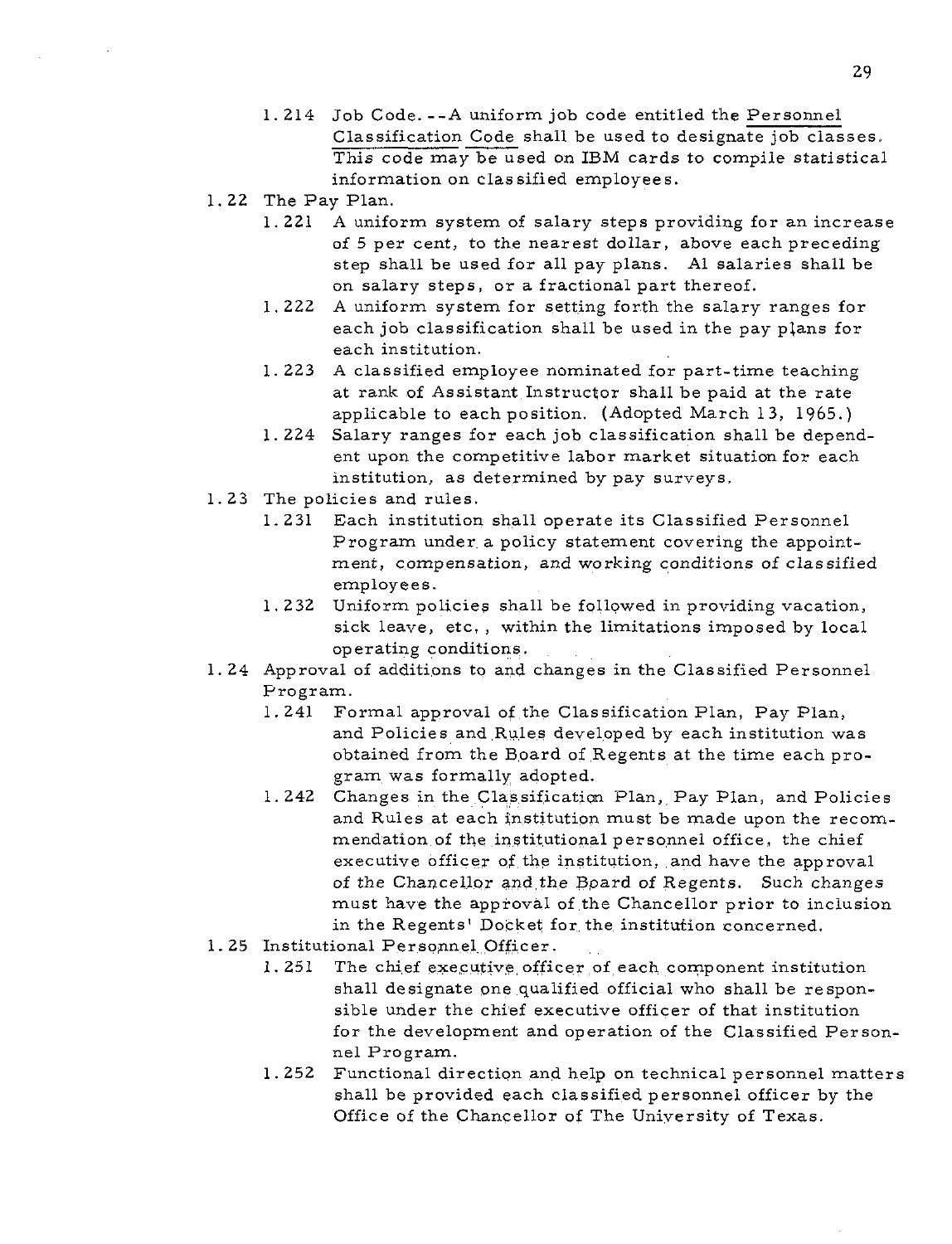1.26 System Personnel Adviser. --The System Personnel Adviser serves as a staff officer advising the Chancellor through the Vice-chancellor (Fiscal Affairs) on the Classified Personnel programs, Workmen's Compensation ineurance, and other staff benefits, for each of the component institutions of the system.

(Subsection 1. 26--Amendment No. 1 to September 1960 revision, Meeting No. 596, March 1961)

- 1.27 Reports. --Necessary reports concerning the status and operation of the various Classified Personnel programs may be required by the Chancellor of The University of Texas.
- Sec. 2. General Personnel.
	- 2. 1 Fidelity Bond.
		- 2.11 As approved by the Board of Regents, the University shall carry a blanket position (fidelity) bond which shall cover employees of all component institutions. All employees shall be covered in the amount of \$5,000 each. It shall be the responsibility of the Comptroller to recommend to the Chancellor through the Vice-chancellor (Fiscal Affairs) the administrative officials who are to be covered by amounts in excess of this figure, and the amount of coverage recommended for each. For total coverage in excess of \$10,000, approval of the State Auditor is necessary.
		- 2..12 The Secretary of State and the State Comptroller of Public Accounts shall be each furnished with an original of the bond. The bond shall be issued in 'triplicate originals, " with one original to remain with the University Comptroller. A copy of the bond shall be filed in the Office of the Secretary of the Board. of Regents.
		- 2.13 The premium for the bond is prorated to the component institutions on the basis df the number of employees covered for which a premium charge'is made.
		- 2. 14 At the time a loss occurs, the University Comptroller shall be notified bythe appropriate Business Manager and shall approve all loss claims and settlements. Any settlement over \$1,000 and under \$10,000 shall be approved by the Chancellor as well as by the Comptroller, and shall be reported to the Board of Regents for ratification at the next meeting. Settlements in the amount of \$10,000 or more must have the advance approval of the Board of Regents.
	- 2. 2 Withholding Exemption Certificate. --Every employee must execute and file with the institutional business officer an Employees' Withholding Exemption Certificate before compensation can be paid, since the United States Treasury Department, Internal Revenue Service, requires collections of Income Tax on wages at the source. The deductions for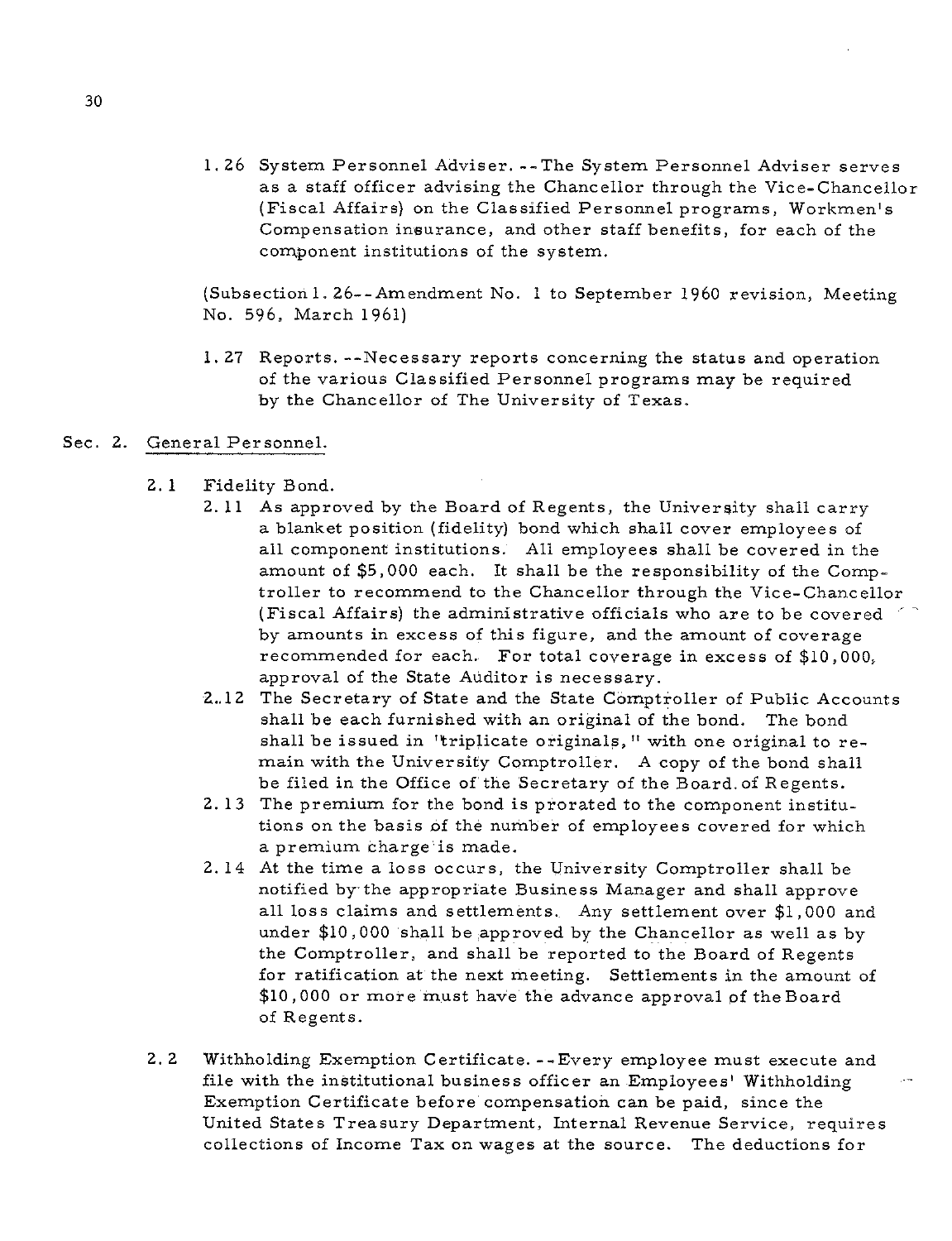taxes withheld are authorized by State law on payroll forms prescribed by the State Comptroller.

- **2. 3** Leave for Military Duty.
	- **2.31** A leave of absence not to exceed fifteen calendar days in any one calendar year is granted faculty or staff members who, as members of the National Guard or Official Militia of Texas, or Members of any of the Reserve Components of the Armed Forces, are engaged in field or coast defense training, parade or encampment as ordered or authorized by proper authority. During such periods, the employee is absent without loss of efficiency rating or vacation time, or salary, and is restored to the position and status he previously held when, relieved from military duty.
	- 2.32 The institutional heads may prescribe forms and procedures for such requests.
- 2. 4 Overtime.
	- 2.41 Classified Personnel.
		- $2.411$ The schedule of activities shall be so organized that employees are not required to work in excess of established work. periods except when operating necessities demand it. Equivalent compensatory time off for required overtime of at least one hour or more above established work periods is given employees whose salaries are below the minimum for a full-time instructor at all institutions except the M. D. Anderson Hospital and Tumor Institute where definite salary limits are set.
		- Overtime equivalent not to exceed a regular work week may  $2.412$ be accumulated and compensatory time taken at a mutually convenient time. Under exceptional circumstances payment may be made to eligible employees on a straight time basis from the budget of the employing department, upon approval of the appropriate administrative officials.
		- 2.413 Full-time employees on a twelve months' salary basis shall not be permitted extra employment on government and other sponsored projects, except in rare instances when the interest of the institution is paramount. In the event that such employment is approved, it is limited to a maximum of 10 additional hours per week.

(Subsection *2.* 4.. - Amended July 1961 and March **13,** 1965)

- *2.* 5 Student. Employment.
	- 2.51 The employment of students as Teaching Assistants and Assistants at the Main University is effected through the appropriate departmental chairman and dean. in accordance with the Quantity of Work rule with notification to the President.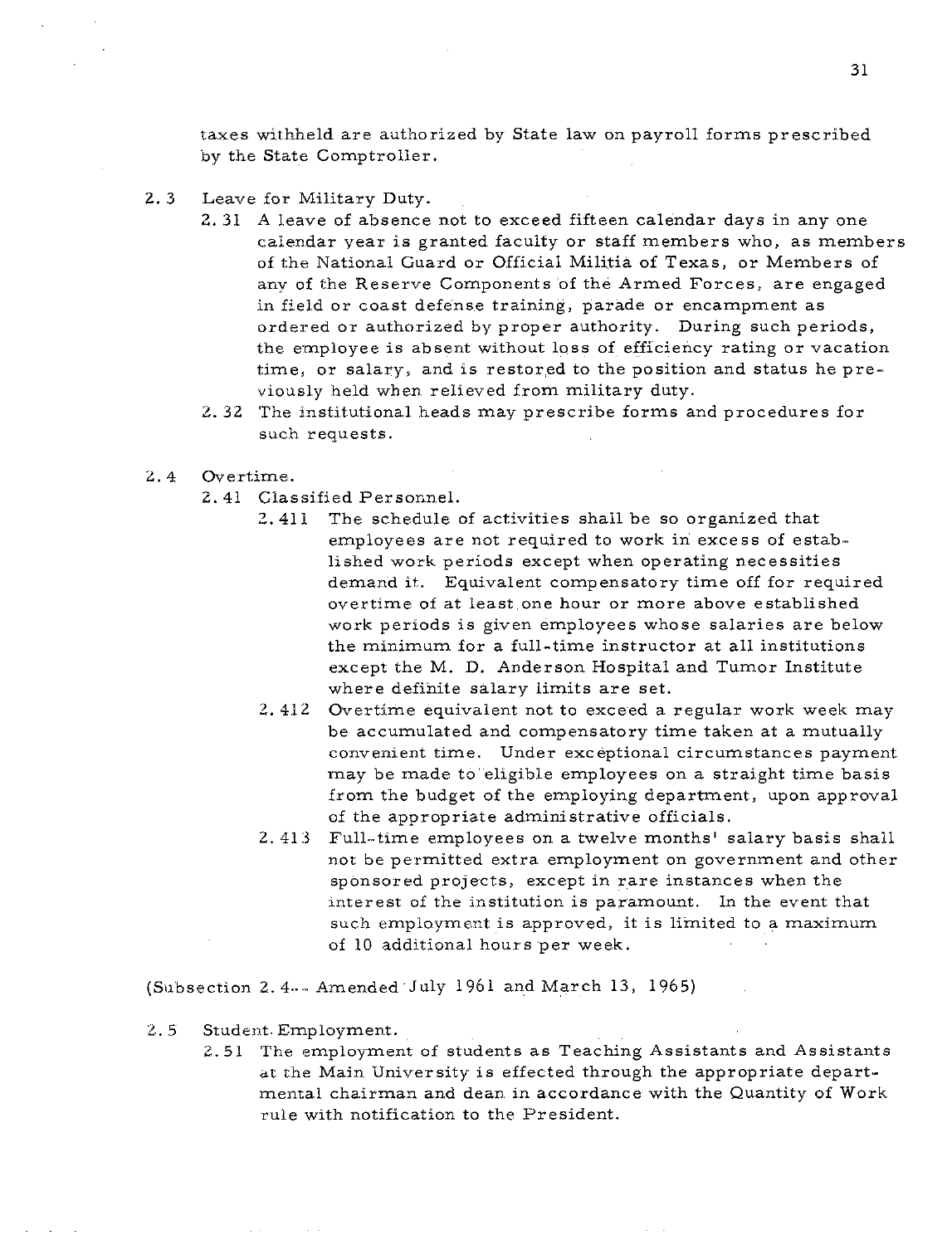- 2. 52 The employment of students as classified personnel is handled through that office; notices of work available are listed with the Student Employment Bureau.
- 2.53 The Quantity of Work rule provides that the student's combined employment and semester-hour load may not exceed forty. hours per week. A student-employee may register for a thesis or dissertation course in addition to the course load authorized herein provided that his thesis or dissertation course does not require any absence from his place of employment. (Adopted December 12, 1964)
- 2.54 Exceptions to this rule are rarely made and then shall be made only upon specific recommendation of the student's academic dean.
- 2. *6* Patent Policy. --Where no specific contract to the contrary has been approved by the Board of Regents, the following policy applies to patents obtained by University employees:
	- 2. 61 The title to the patent for a discovery or invention by a University employee shall belong to the employee subject to the following provisions:
		- 2. 611 When total net royalties, or other compensations, are less than \$1,000, no payment to the University is required.
		- 2. 612 When net royalties, or other compensations, amount to more than \$1,000 but less than \$5,000, 10 per cent of the excess of such royalties or other compensations over \$1,000 shall be paid to the University.
		- 2.61 **3** When net royalties, or other compensations, amount to more than \$5,000, the royalty or other compensation paid the University will be 10 per cent on the amount above \$1,000 but less than \$5,000, and 20 per cent on all amounts of \$5,000 or more.
		- 2.614 Where contributions have been made to research projects by private donors, nonexclusive licenses on all inventions or discoveries resulting from such research may be issued on a reasonable basis without discrimination in favor of or against those making contributions in aid of the research.
- Sec. **3.** Other Regulations Concerning Personnel are Reported in the Rules and Regulations of the Board of Regents, Part One, as follows:

Affidavit - Chapter III, Sec. 1.6, page 18.

Political Aid and Legislative Influence - Chapter 111, Sec. 1.7, page 19.

Physical Examination - Chapter 111, Sec. 1. 8, page 19.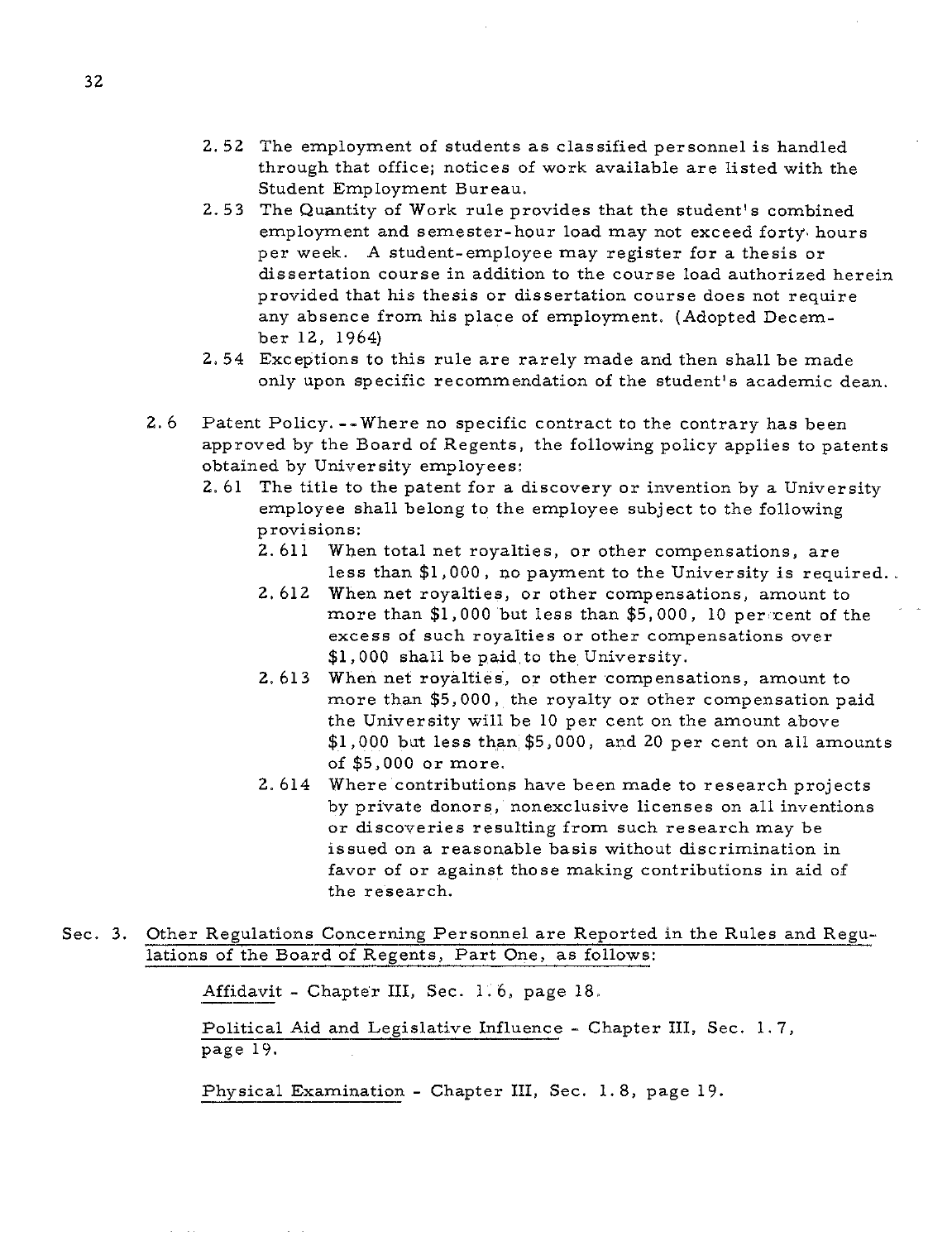## CHAPTER X

#### AUXILIARY ENTERPRISES

- Sec. 1. Auxiliary Enterprises are those operated primarily for service to students and staff which are expected to be self-supporting. Examples are residence halls, dining halls, student hospitals, student unions, and bookstores.
- Sec. 2. Annual budgets for these activities shall be prepared and submitted through regular administrative channels, and expenditures shall be within budgets approved by administrative officials and the Board of Regents. Income of Auxiliary Enterprises is not deposited with the State Treasurer, however, and any balances or deficits at the end of a fiscal year may be reappropriated for the succeeding year.
- Sec. **3.** With the exception of intercollegiate athletic departments, to which the general and special provisions of the Appropriation Bill do not apply, the same regulations and applicable laws shall govern as apply to the budgeting and expenditure of general funds unless otherwise specifically authorized. The Board of Regents., upon recommendation of appropriate administrative officials, approves the regulations for the management and operation of athletic departments.
- Sec. 4. Rentals and related policies and rates for dormitories and-housing facilities shall be approved in advance by the institutional head, the Chancellor, and the Board of Regents.
- Sec. *5.* Rules and regulations for the administration of dormitories, other housing facilities, dining halls, and other eating facilities, shall be promulgated by administrative officials and the institutional head at the institution concerned.
- Sec. 6. The money values of meals, lodging, and other services which employees are authorized to receive in lieu of additional wages or salary, are recommended to the institutional head by the Business Manager and approved by the Chancellor and the Board of Regents.
- Sec. 7. Statutory Provisions Currently in Effect. --Auxiliary Budgets shall comply with statutory provisions and rider provisions of current Appropriation Bill.

 $\sim 10$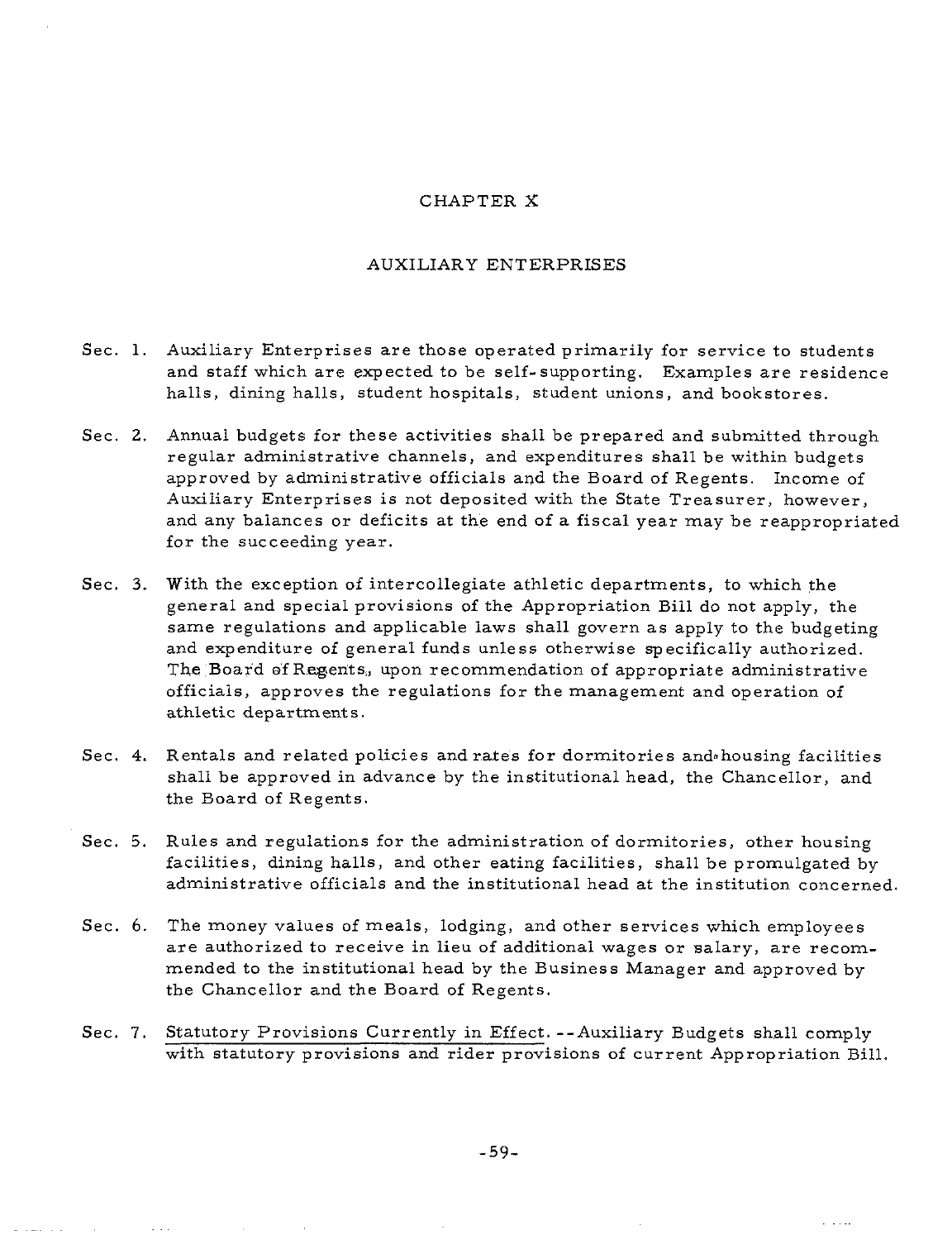### Sec. 8. Texas Student Publications, Inc.

- 8. 1 At least fifteen copies of the minutes of all meetings of the Board of Directors of Texas Student Publications, Inc. shall be delivered promptly to the Chancellor of The University of Texas for distribution to the Members of the Board of Regents, to the Secretary of the Board of Regents, and to such members of the University's administration as the Chancellor may direct. No action of the Board of Directors of Texas Student Publications, Inc. shall have any force or effect until it has been approved by the Board of Regents; provided, however, that it shall be conclusively presumed that any action taken by the Board of Directors of Texas Student Publications, Inc. has been approved by the Board of Regents if and when the Board of Regents does not approve, disapprove, amend, or postpone consideration of such action at the first meeting of the Board of Regents following the expiration of twenty days after the delivery to the Chancellor of the minutes of the meeting of the Board of Directors of Texas Student Publications, Inc. at which the action was taken.
- 8.2 No budget or budget amendment adopted by the Board of Directors of Texas Student Publications, Inc. shall have any force and effect until such budget or budget amendment has been approved by the Board of Regents of The University of Texas; provided, however, that it shall be conclusively presumed that any such budget or budget amendment adopted by the Board of Directors of Texas Student Publications, Inc. has been approved by the Board of Regents if and when the Board of Regents does not approve, disapprove, amend, or postpone consideration of such budget or budget amendment at the first meeting of the Board of Regents following the expiration of twenty days after the delivery to the Chancellor of the minutes of the meeting of the Board of Directors of Texas Student Publications, Inc. at which such budget or budget amendment was adopted.
- 8.3 No expenditure shall be made by Texas Student Publications, Inc. unless it is made in accordance with and pursuant to a budget item which has been previously adopted by the Board of Directors of Texas Student Publications, Inc. and approved by the Board of Regents of The University of Texas.
- 8.4 Within ninety days following the close of each fiscal year of Texas Student Publications, Inc., there shall be furnished to the Chancellor of The University of Texas for distribution to the Members of the Board of Regents, the Secretary of the Board of Regents, and to such members of the University's administration as the Chancellor may direct, at least firteen copies of a complete audit of the fiscal affairs of Texas Student Publications, Inc., during the preceding fiscal year, prepared by a certified public accountant selected by the Board of Directors of Texas Student Publications, Inc.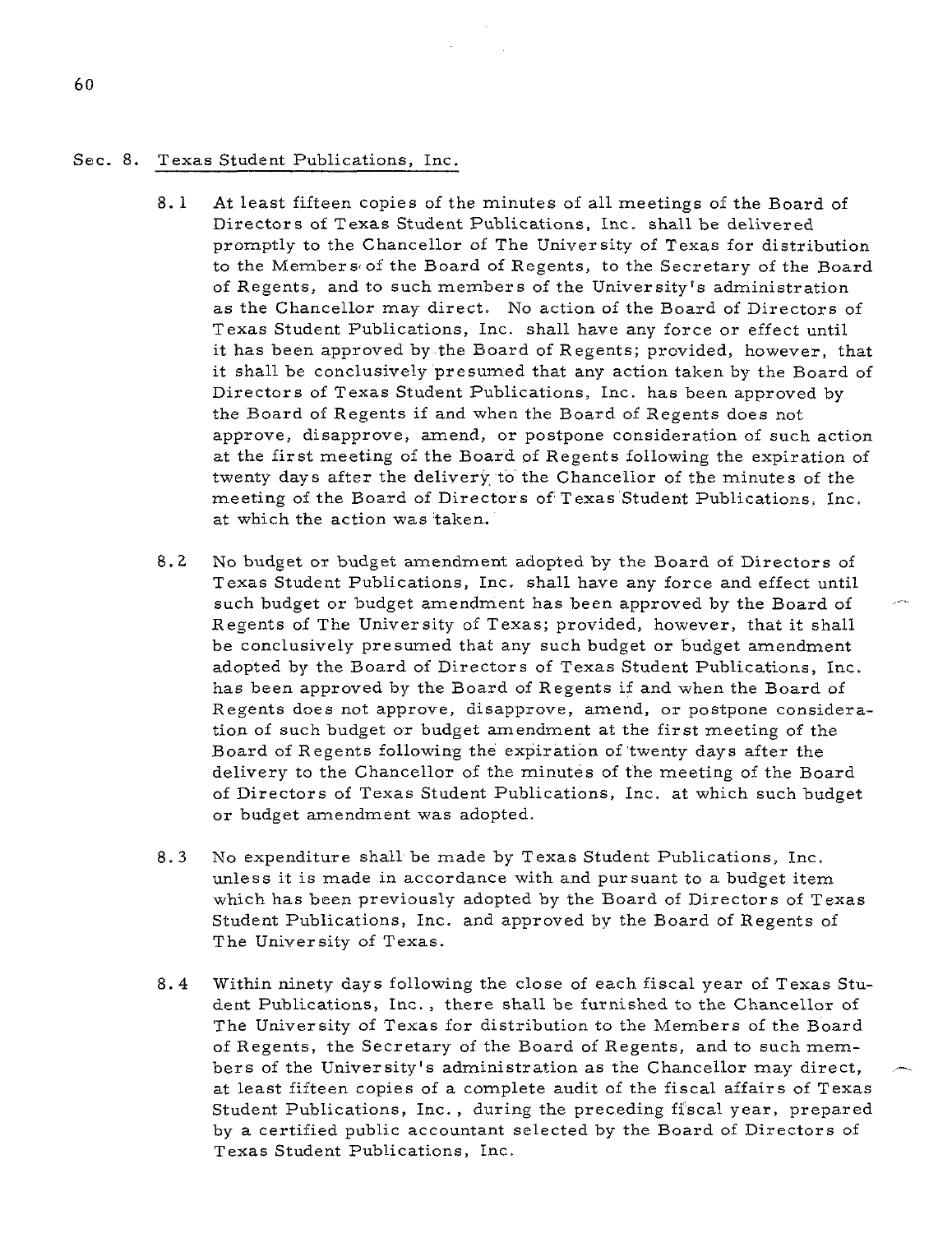- 8. 5 All persons employed on salary by Texas Student Publications, Inc. shall be subject to approval by the Board of Regents of The University of Texas, both as to salary and as to qualification.
- 8.6 In order to minimize sharply rising publishing costs, outside the cam-All persons employed on salary by Texas Student Publications, Inc.<br>shall be subject to approval by the Board of Regents of The University<br>of Texas, both as to salary and as to qualification.<br>In order to minimize sharply ri Texan shall be given, delivered, or in anywise made available to any person or persons other than one copy for each paid subscription, no more than three copies to each advertiser in the issue in question, and one copy for each purchase price paid for an individual copy of the issue in question. No individual copies shall be sold at less than the published price of such issue and in no event shall any individual copies be sold at a price less than five cents each.
- 8.7 Any amendments to the Handbook of Texas Student Publications. Inc, may be made by a majority vote of the Board of Directors of Texas Student Publications, Inc., subject to the laws of the Students' Association, the Charter of Texas Student Publications, Inc., and the approval of the Board of Regents of The University of Texas.

(Section 8 Adopted March **13,** 1965)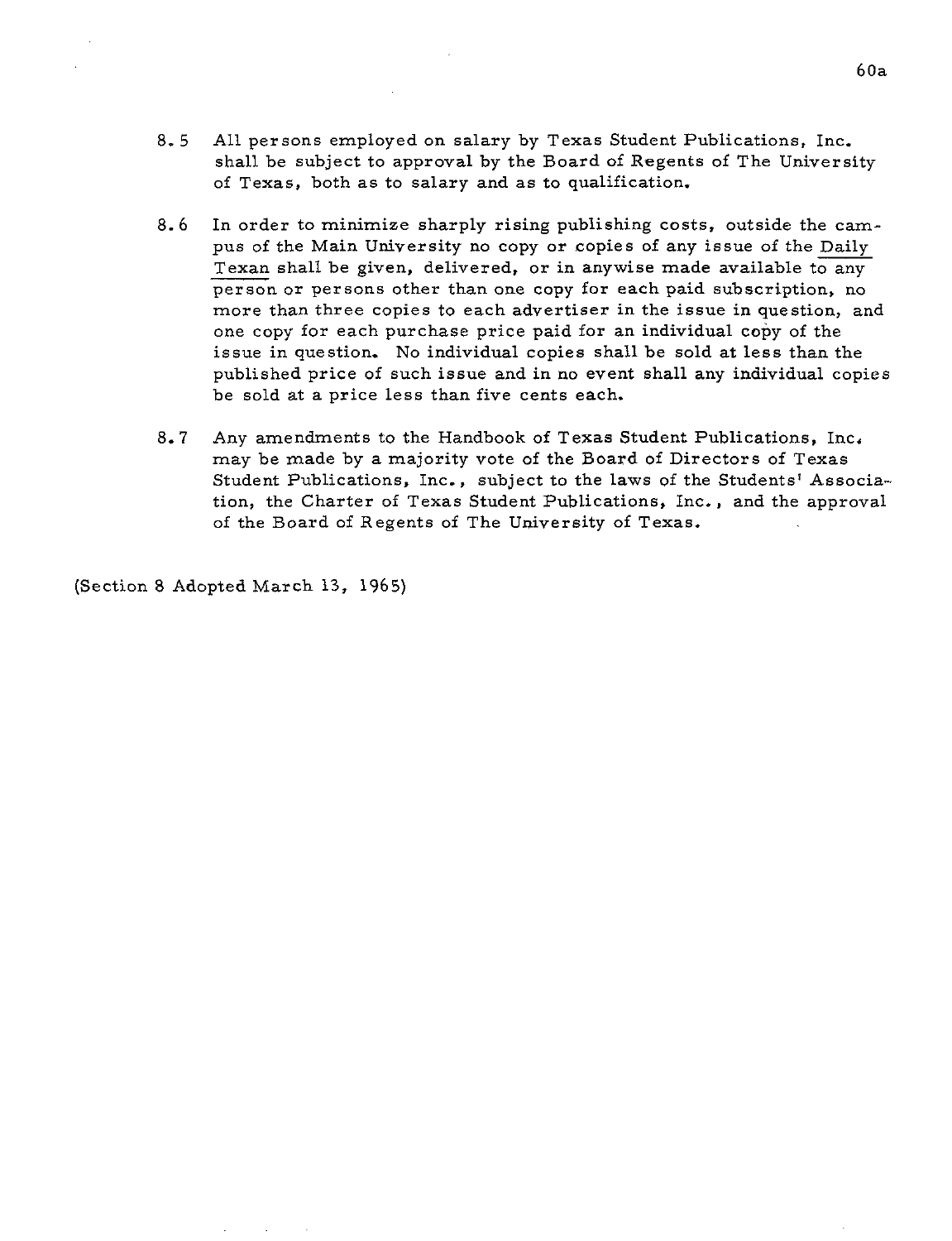- 1. 214 Job Code. --A uniform job code entitled the Personnel Classification Code shall be used to designate job classes. This code may be used on IBM cards to compile statistical information on classified employees.
- 1.22 The Pay Plan.
	- 1. 221 **A** uniform system of salary steps providing for an increase of 5 per cent, to the nearest dollar, above each preceding step shall be used for all pay plans. A1 salaries shall be on salary steps, or a fractional part thereof.
	- 1. 222 A uniform system for setting forth the salary ranges for each job classification shall be used in the pay plans for each institution.
	- 1. 223 A classified employee nominated for part-time teaching at rank of Assistant Instructor shall be paid at the rate applicable to each position. (Adopted March 13, 1965.)
	- 1. 224 Salary ranges for each job classification shall be dependent upon the competitive labor market situation for each institution, as determined by pay surveys.
- 1. 23 The policies and rules.
	- 1. 231 Each institution shall operate its Classified Personnel Program under a policy statement covering the appointment, compensation, and working conditions of classified employees.
	- 1. 232 Uniform policies shall be followed in providing vacation, sick leave, etc. , within the limitations imposed by local operating conditions.
- 1.24 Approval of additions to and changes in the Classified Personnel Program.
	- 1.241 Formal approval of 'the Classification Plan, Pay Plan, and Policies and Rules developed by each institution was obtained from the Board of Regents at the time each program was formally adopted.
	- 1. 242 Changes in the Classification Plan, Pay Plan, and Policies and Rules at each institution must be made upon the recommendation of the institutional personnel office, the chief executive officer of the institution, and have the approval of the Chancellor and the Board of Regents. Such changes must have the approval of the Chancellor prior to inclusion in the Regents' Docket for the institution concerned.
- 1.25 Institutional Personnel Officer.
	- 1.251 The chief executive officer of each component institution shall designate one qualified official who shall be responsible under the chief executive officer of that institution for the development and operation of the Classified Personnel Program.
	- 1.252 Functional direction and help on technical personnel matters shall be provided each classified personnel officer by the Office of the Chancellor of The University of Texas.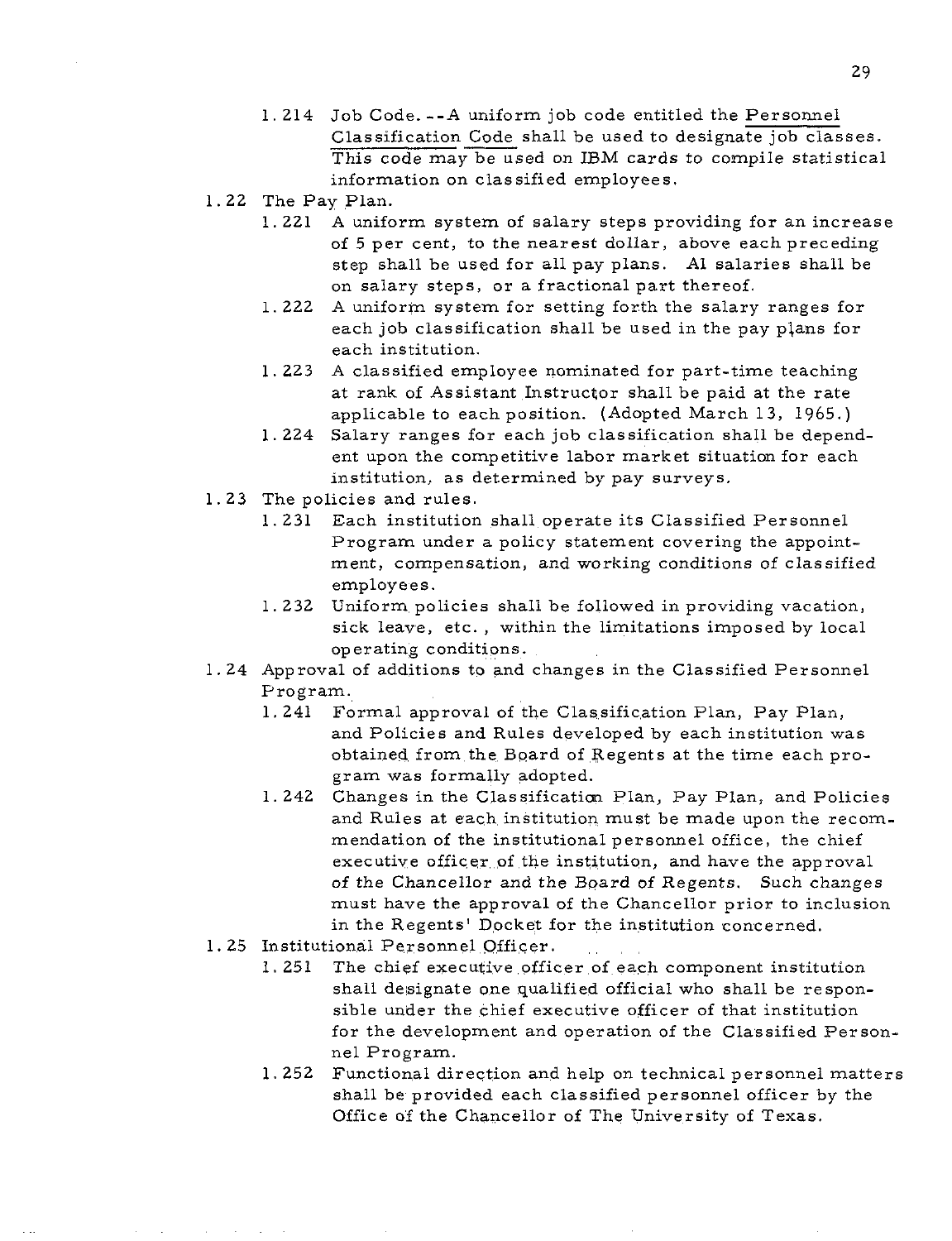1.26 System Personnel Adviser. --The System Personnel Adviser serves as a staff officer advising the Chancellor through the Vice-chancellor (Fiscal Affairs) on the Classified Personnel programs, Workmen's Compensation ineurance, and other staff benefits, for each of the component institutions of the system.

(Subsection 1. 26--Amendment No. 1 to September 1960 revision, Meeting No. 596, March 1961)

- 1. 27 Reports. --Necessary reports concerning the status and operation of the various Classified Personnel programs may be required by the Chancellor of The University of Texas.
- Sec. 2. General Personnel.
	- 2. 1 Fidelity Bond.
		- 2.11 As approved by the Board of Regents, the University shall carry a blanket position (fidelity) bond which shall cover employees of all component institutions. All employees shall be covered in the amount of \$5,000 each. It shall be the responsibility of the Comptroller to recommend to the Chancellor through the Vice-Chancellor (Fiscal Affairs) the administrative officials who are to be covered by amounts in excess of this figure, and the amount of coverage recommended for each. For total coverage in excess of \$10,000, approval of the State Auditor is necessary.
		- 2..12 The Secretary of State and the State Comptroller of Public Accounts shall be each furnished with an original of the bond. The bond shall be issued in 'triplicate originals, " with one original to remain with the University Comptroller. A copy of the bond shall be filed in the Office of the Secretary of the Board.of Regents.
		- 2.13 The premium for the bond is prorated to the component institutions on the basis of the number of employees covered for which a premium charge is made.
		- 2.14 At the time a loss occurs, the University Comptroller shall be notified by; the appropriate Business Manager and shall approve all loss claims and settlements. Any settlement over \$1,000 and under \$10,000 shall be approved by the Chancellor as well as by the Comptroller, and shall be reported to the Board of Regents for ratification at the next meeting. Settlements in the amount of \$10,000 or more must have the advance approval of the Board of Regents.
	- 2. 2 Withholding Exemption Certificate. --Every employee must execute and file with the institutional business officer an Employees' Withholding Exemption Certificate before compensation can be paid, since the United States Treasury Department, Internal Revenue Service, requires collections of Income Tax on wages at the source. The deductions for

 $\sim$  100  $\sim$  100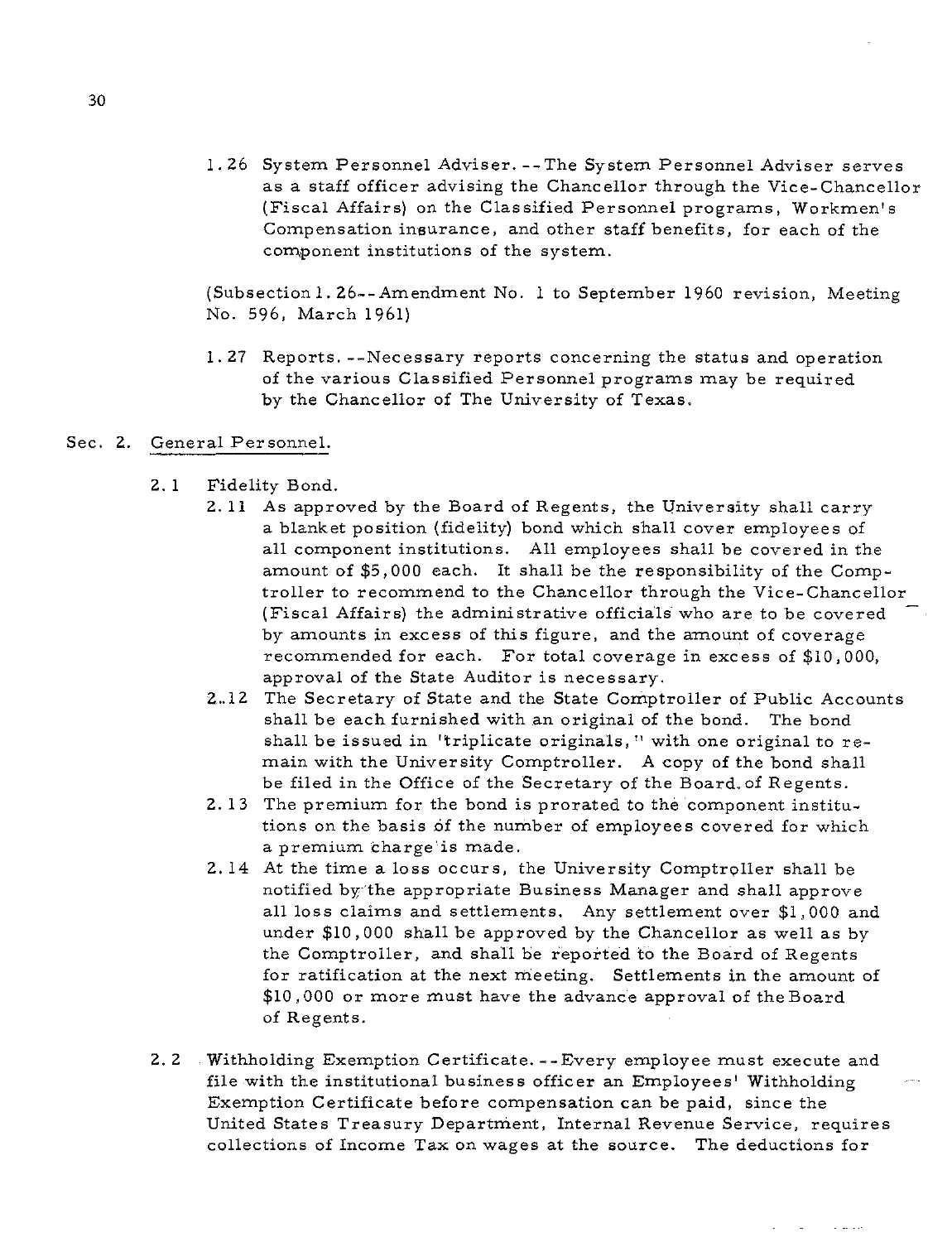taxes withheld are authorized by State law on payroll forms prescribed by the State Comptroller.

- 2. **3** Leave for Military Duty.
	- 2.31 A leave of absence not to exceed fifteen calendar days in any one calendar year is granted faculty or staff members who, as members of the National Guard or Official Militia of Texas, or Members of anv of the Reserve Components of the Armed Forces, are engaged in field or coast defense training, parade or encampment as ordered or authorized by proper authority. During such periods, the employee is absent without loss of efficiency rating or vacation time, or salary, and is restored to the position and status he previously held when relieved from military duty.
	- *2.32* The institutional heads may prescribe forms and procedures for such requests.
- 2.4 Overtime.
	- 2. 41 Classified Personnel.
		- 2. 411 The schedule of activities shall be so organized that employees are not required to work in excess of established work periods except when operating necessities demand it. Equivalent compensatory time off for required overtime of at least one hour or more above established work. periods is given employees whose salaries are below the minimum for a full-time instructor at all institutions except the M. D. Anderson Hospital and Tumor Institute where definite saiary limits are set.
		- 2.412 Overtime equivalent not to exceed a regular work week may be accumulated and compensatory time taken at a mutually convenient time. Under exceptional circumstances payment may be made to eligible employees on a straight time basis from the budget of the employing department, upon approval of the appropriate administrative officials.
		- *2.* 41 **3** Full-time employees on a twelve months' salary basis shall not be permitted extra employment on government and other sponsored projects, except in rare instances when the interest of the institution is paramount. In the event that such employment is approved, it is limited to a maximum of 10 additional hours per week.

 $(Subsection 2.4...$  Amended July 1961 and March 13, 1965)

- 2. 5 Student Employment.
	- 5,. 51 The employment of students as Teaching Assistants and Assistants at the Main University is effected through the appropriate departmental chairman and dean in accordance with the Quantity of Work. rule with notification to the President.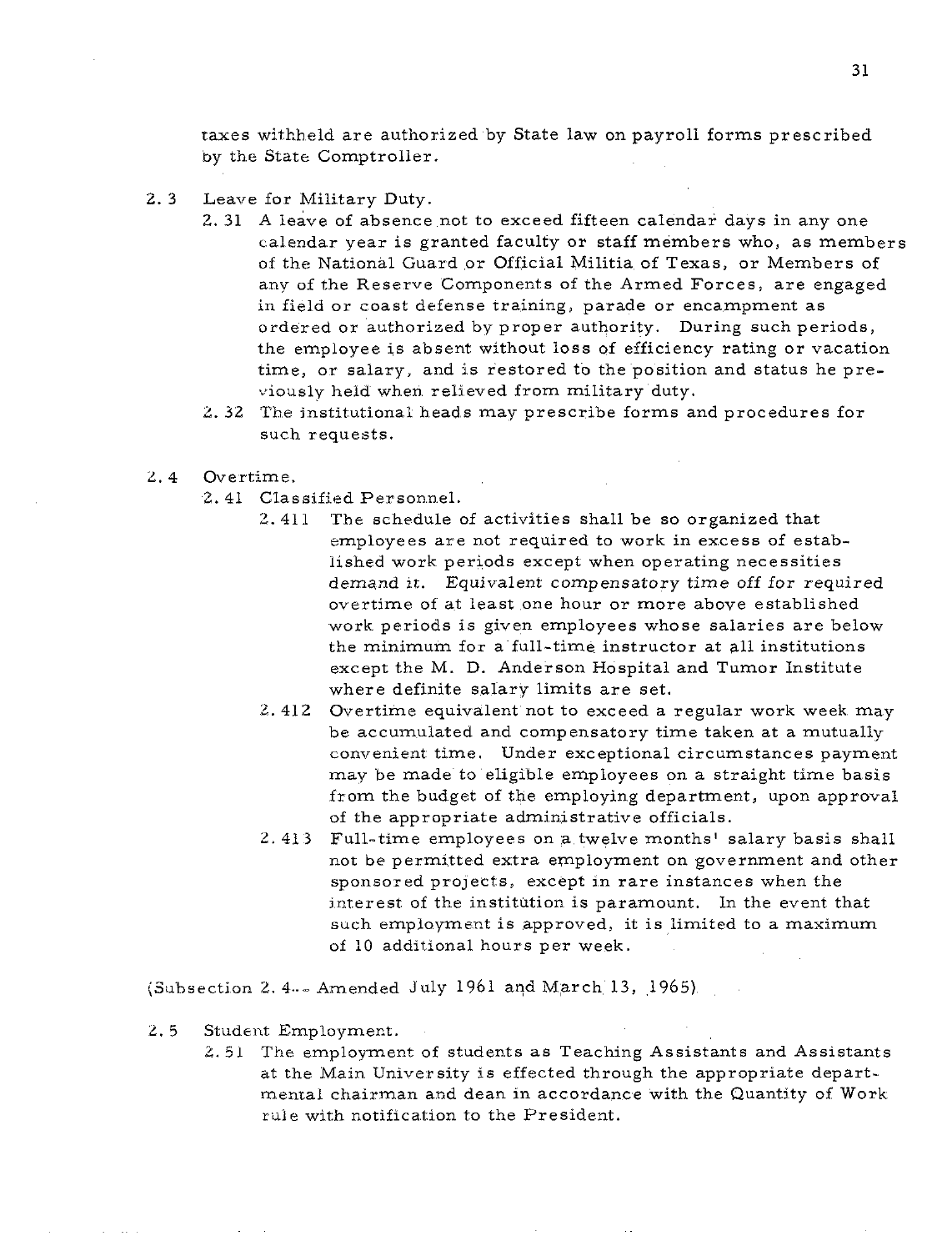- 2.52 The employment of students as classified personnel is handled through that office; notices of work available are listed with the Student Employment Bureau.
- 2.53 The Quantity of Work rule provides that the student's combined employment and semester-hour load may not exceed forty'. hours per week. **A** student-employee may register for a thesis or dissertation course in addition to the course load authorized herein provided that his thesis or dissertation course does not require any absence from his place of employment. (Adopted December 12, 1964)
- 2.54 Exceptions to this rule are rarely made and then shall be made only upon specific recommendation of the student's academic dean.
- 2.6 Patent Policy. --Where no specific contract to the contrary has been approved by the Board of Regents, the following policy applies to patents obtained by University employees:
	- 2. 61 The title to the patent for a discovery or invention by a University employee shall belong to the employee subject to the following provisions:
		- 2. 611 When total net royalties, or other compensations, are less than \$1,000, no payment to the University is required.
		- **2.** 612 When net royalties, or other compensations, amount to more than  $$1,000$  but less than  $$5,000$ , 10 per cent of the excess of such royalties or other compensations over \$1,000 shall be paid to the University.
		- 2.613 When net royalties, or other compensations, amount to more than \$5,000, the royalty or other compensation paid the University will be 10 per cent on the amount above \$1,000 but less than \$5,000, and 20 per cent on all amounts of \$5,000 or more.
		- 2.614 Where contributions have been made to research projects by private donors, nonexclusive licenses on all inventions or discoveries resulting from such research may be issued on a reasonable basis without discrimination in favor of or against those making contributions in aid of the research.
- Sec. **3.** Other Regulations Concerning Personnel are Reported in the Rules and Regulations of the Board of Regents, Part One, as follows: Regulations Concerning Personnel are Rep<br>
s of the Board of Regents, Part One, as fol<br>
Affidavit - Chapter III, Sec. 1.6, page 18.

Political Aid and Legislative Influence - Chapter **111,** Sec. 1.7, page 19.

Physical Examination - Chapter **111,** Sec. 1. 8, page 19.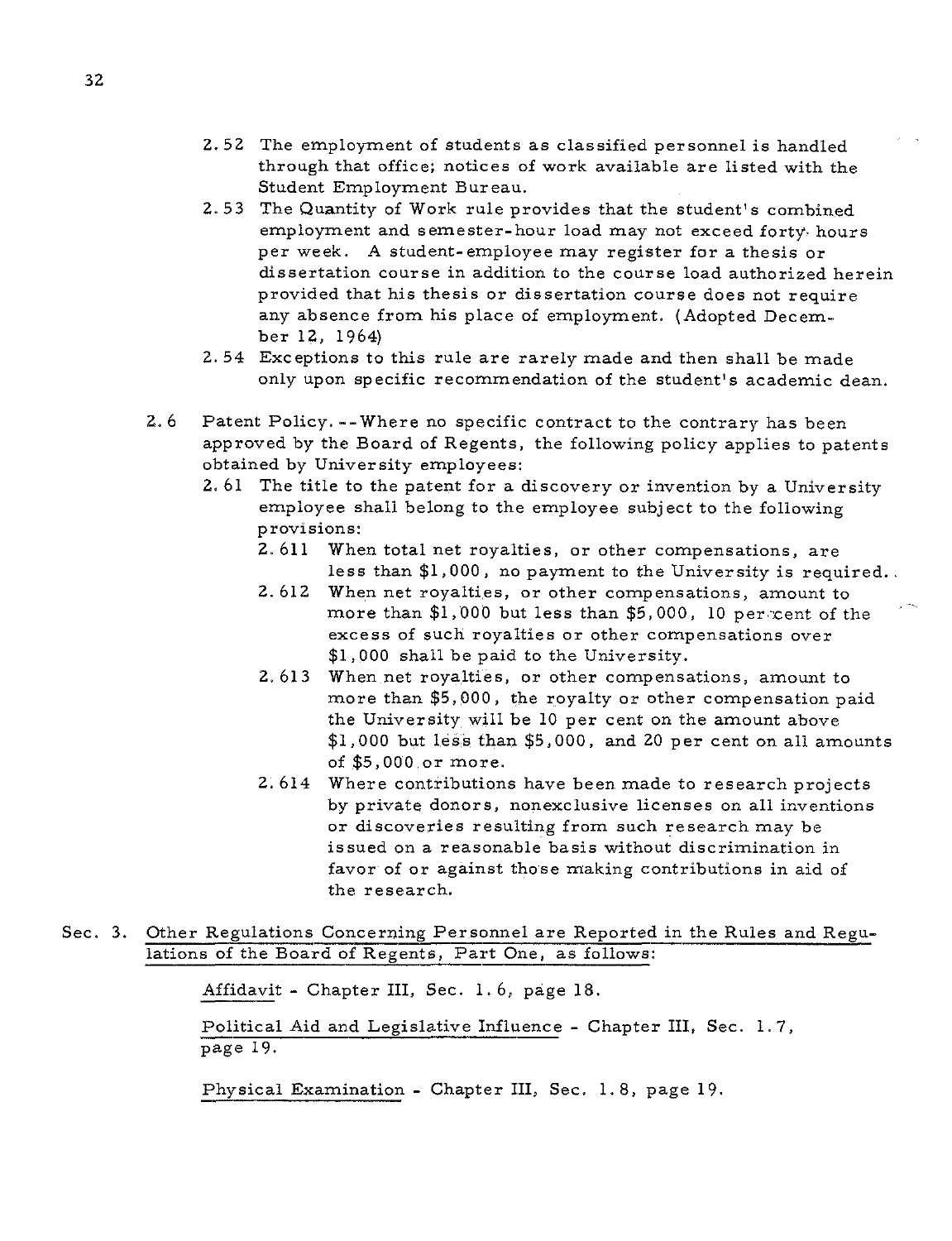### CHAPTER X

#### AUXILIARY ENTERPRISES

- Sec. 1. Auxiliary Enterprises are those operated primarily for service to students and staff which are expected to be self-supporting. Examples are residence halls, dining halls, student hospitals, student unions, and bookstores.
- Sec. 2. Annual budgets for these activities shall be prepared and submitted through regular administrative channels, and expenditures shall be within budgets approved by administrative officials and the Board of Regents. Income of Auxiliary Enterprises is not deposited with the State Treasurer, however, and any balances or deficits at the end of a fiscal year may be reappropriated for the succeeding year.
- Sec. **3.** With the exception of intercollegiate athletic departments, to which the general and special provisions of the Appropriation Bill do not apply, the same regulations and applicable laws shall govern as apply to the budgeting and expenditure of general funds unless otherwise specifically authorized. The Board of Regents, upon recommendation of appropriate administrative officials, approves the regulations for the management and operation of athletic departments.
- Sec. 4. Rentals and related policies and rates for dormitories andehousing facilities shall be approved in advance by the institutional head, the Chancellor, and the Board of Regents.
- Sec. 5. Rules and regulations for the administration of dormitories, other housing facilities, dining halls, and other eating facilities, shall be promulgated by administrative officials and the institutional head at the institution concerned.
- Sec. 6. The money values of meals, lodging, and other services which employees are authorized to receive in lieu of additional wages or salary, are recommended to the institutional head by the Business Manager and approved by the Chancellor and the Board of Regents.
- Sec. 7. Statutory Provisions Currently in Effect. --Auxiliary Budgets shall comply with statutory provisions and rider provisions of current Appropriation Bill.